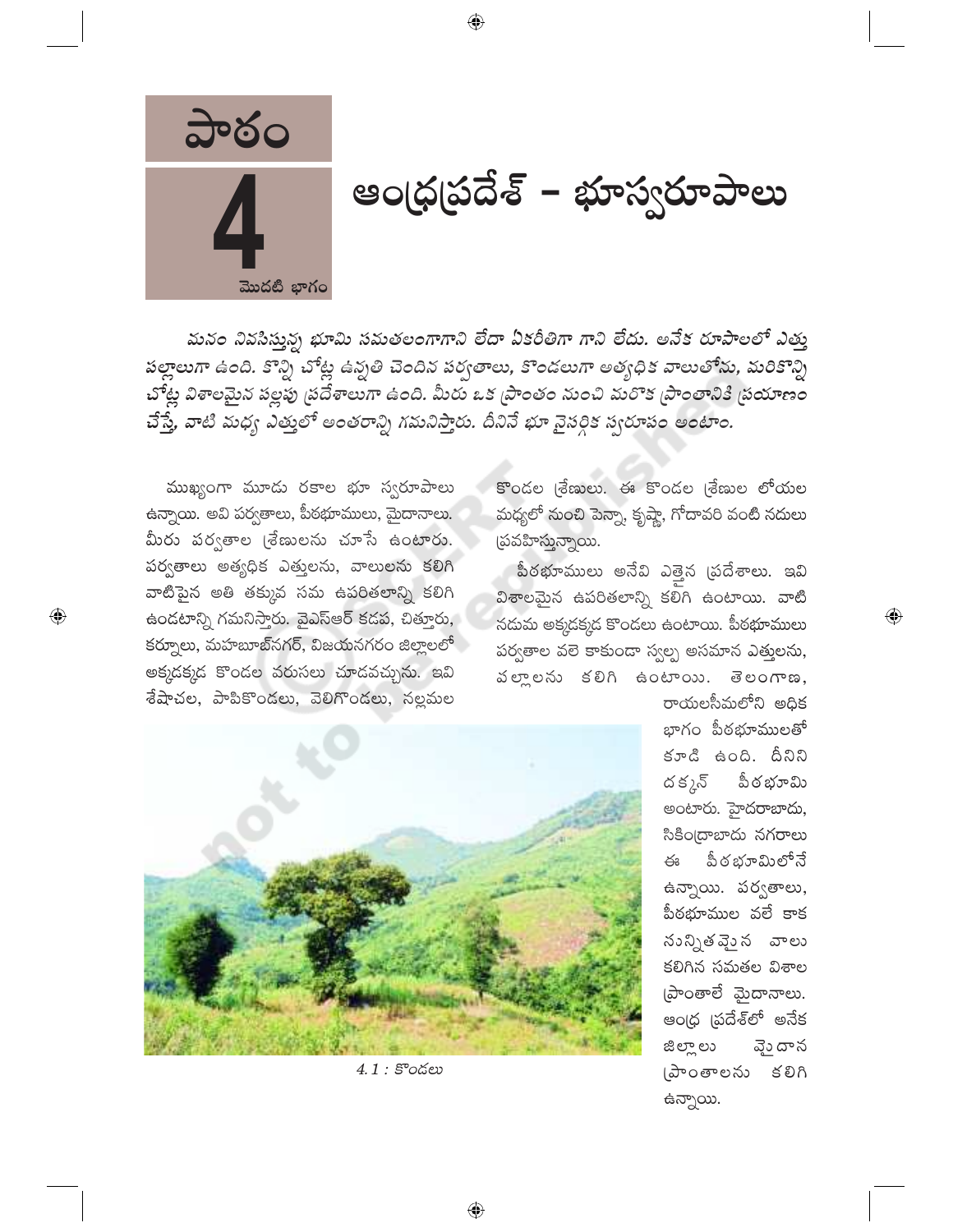⊕



చిత్రం - 4.2 : మైదానం

వీటినే తూర్పు తీరమైదానాలు అంటారు. ఇవి భారతదేశంలో తూర్పు దిక్కున బంగాళాఖాత తీరంలో ఉన్నాయి.

 $\bigoplus$ 

ఆంధ్రప్రదేశ్ కూడా వివిధ నైసర్ధిక స్వరూపాలను కలిగి ఉంది. (పటం 1 చూడండి) ఆంధ్ర(పదేశ్లో పడమట దక్కన్ పీఠభూములు, మధ్య తూర్పు ప్రాంతంలో తూర్పు కనుమలు, తూర్పు తీరమైదానాలు ఉండి వాటి అంచులు బంగాళాఖాతంలోనికి జాలువారి ఉంటాయి. ఈ వెందానాలు సాధారణంగా సారవంతంగా ఉండి, అధిక జన నివాసయోగ్యమై ఉ  $o$ టాయి. నెల్లూరు, మచిలీపట్నం, కాకినాడ, విశాఖపట్టణం, శ్రీకాకుళం వంటి పట్టణాలు ఈ మైదాన (పాంతంలో ఉన్నాయి.



 $4.3:$  పీరభూమి ఆంధ్రప్రదేశ్ (పభుత్వం వారిచే ఉచితపంపిణీ

కృష్ణా, గోదావరి నదులు పడమటి కనుమలలో పుట్టి దక్కన్ పీఠభూమి గుండా (పవహించి విశాలమైన లోయలను ఏర్పరుస్తూ మైదానాలలోనికి (పవేశించి బంగాళాఖాతంలో కలుస్తున్నాయి.

రాబోయే అధ్యాయాలలో మనం పై భూస్వరూపాలను, అక్కడి (పజల జీవన విధానాన్ని తెలుసుకుంటాం.

- ఇక్కడ ఇచ్చిన చి(తాలను పరిశీలించి మీ (పాంతం పర్వత (పాంతమా, పీఠభూమా, మైదానమో తెలుసుకోండి.
- ఆంధ్రప్రదేశ్ భూ స్వరూపాల పట<mark>ం చూస</mark>ి నెల్లూరు, వరంగల్, అదిలాబాద్, గుంటూరు, కృష్ణా, చిత్తూరు, కడప, కర్నూలు జిల్లాలలో ఏవి పీఠభూమి (పాంతానికి చెందుతాయో కనుక్కోండి.
- నల్లమల కొండలు, వెలిగొండలు, బైసన్ కొండలు ఏఏ జిల్లాలలో ఉన్నాయో తెలపండి.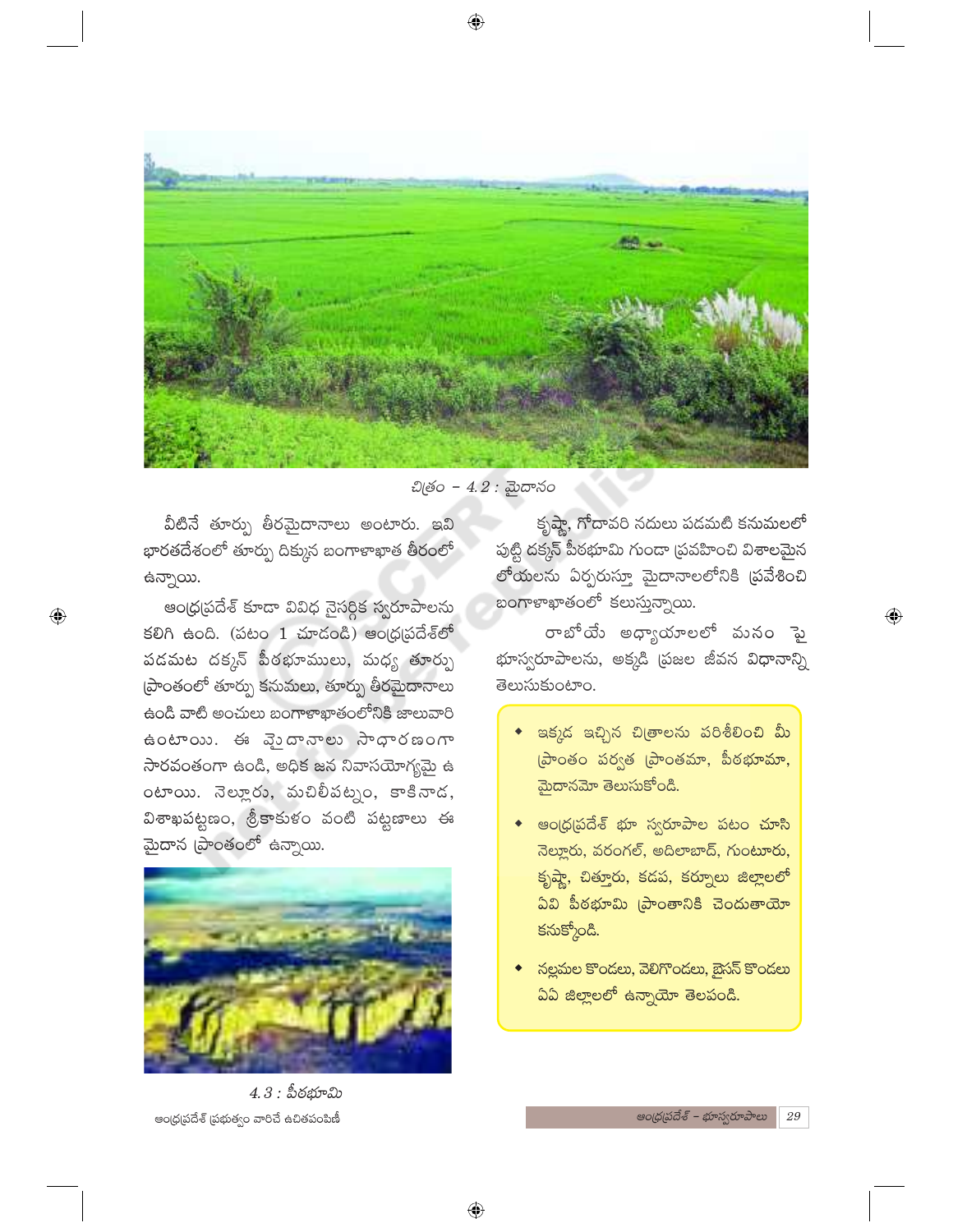(పక్క పేజీలలో ఉన్నటువంటి అంశాలను, చిత్రపటాలను పరిశీలించి మైదాన (పాంతంలోని (పజల జీవన విధానం ఎలా ఉంటుందో ఊహించండి.

 $\bigoplus$ 

## ఆం(ధ(పదేశ్ – మైదాన (పాంతం

మన రాష్ట్రం ఉత్తరాన ఉన్న శ్రీకాకుళం నుంచి దక్షిణాన ఉన్న పులికాట్ సరస్సు వరకు విస్తారమైన తీర మైదానంను కలిగి ఉంది. దీనిని కోస్తా తీర మైదానం అని పిలుస్తారు.

అట్లాసు లేదా ఆంధ్రప్రదేశ్ పటాన్ని తీసుకోండి.

- $\bullet$  බైదాన (పాంతంలోని జిల్లాలను గుర్తించండి.
- $\bullet$  మైదాన (ప్రాంతంలో (ప్రవహించే ముఖ్యమైన నదులను గుర్తించండి.
- ◆ తీర మైదానానికి తూర్పు వైపున ఏముందో గుర్తించండి.

<mark>మన రా</mark>ష్టంలో (పవహించే నదులలో కృష్ణా

గోదావరి నదులు ముఖ్యమైనవి. ఈ రెండు నదులు పశ్చిమ కనుమల నుంచి (పవహించి తూర్పు వైపునున్న బంగాళాఖాతంలో కలుస్తున్నాయి. ఈ నదుల (పవాహం వల్ల పెద్ద డెల్టా (పాంతం ఏర్పడింది. కోస్తా తీర ప్రాంతంలో ఈ రకంగా ఏర్పడిన రెండు (తిభుజాకార డెల్టా (పాంతాలను పరిశీలించండి.

## ಡಿಲ್ಜ್

 $\bigoplus$ 

సముద్రంలో కలిసే ముందు నది చిన్న చిన్న పాయలుగా విడిపోతుంది. ఈ పాయల మధ్య భాగంలో ఇసుక, మెత్తటి మట్టి మేటలుగా ఏర్పడి డెల్యాలుగా ఏర్పడతాయి. ல் ஒருக்கு முழுத்தை மா ఉంటాయి. (పతి సంవత్సరం వచ్చే వరదలతో

కొట్టుకొని వచ్చే ఒం(డు (హ్యూమస్ అంటే ఆకులు, చెట్లు మొగి కుళ్ళిపోగా ఏర్పడినవి) మేటలుగా ఏర్పదుతుంది. అందువల్ల ఇక్కడి భూములు ఎంతో సారవంతంగా ఉంటాయి.

- $\bullet$  ఆనకట్టలు డెల్తా [ప్రాంత నేలలను ఏవిధంగా  $\beta$  (పభావితం చేస్తున్నాయో ఆలోచించండి.
- $\bullet$  కృష్ణా, గోదావరి డెల్టా (పాంతంలో ఏఏ జిల్లాలున్నాయో గుర్తించండి.
- $\bullet$  డెల్టా [పాంతంలోని రెండు ముఖ్య నగరాల పేర్లు తెలపండి.

పశ్చిమ కనుమలలోని మహాబలేశ్వరం వద్ద కృష్ణానది పుట్టింది. ఈ నది ఎన్నో చిన్న నదులను .<br>కలుపుకొని బంగాళాఖాతంలో కలుస్తున్నది.

- కృష్ణా నదిలో కలిసే రెండు చిన్న నదులను గుర్తించండి.
- $\bullet$  కృష్ణా నదిపై నిర్మించిన రెండు పెద్ద ఆనకట్టలను  $K$ ဝ္ဝသ်ဝငီ.

 $\bigoplus$ 



 $4.4:$   $\vec{a}$ 

 $30\overline{\phantom{0}}$ ాధీలకశాస్త్రం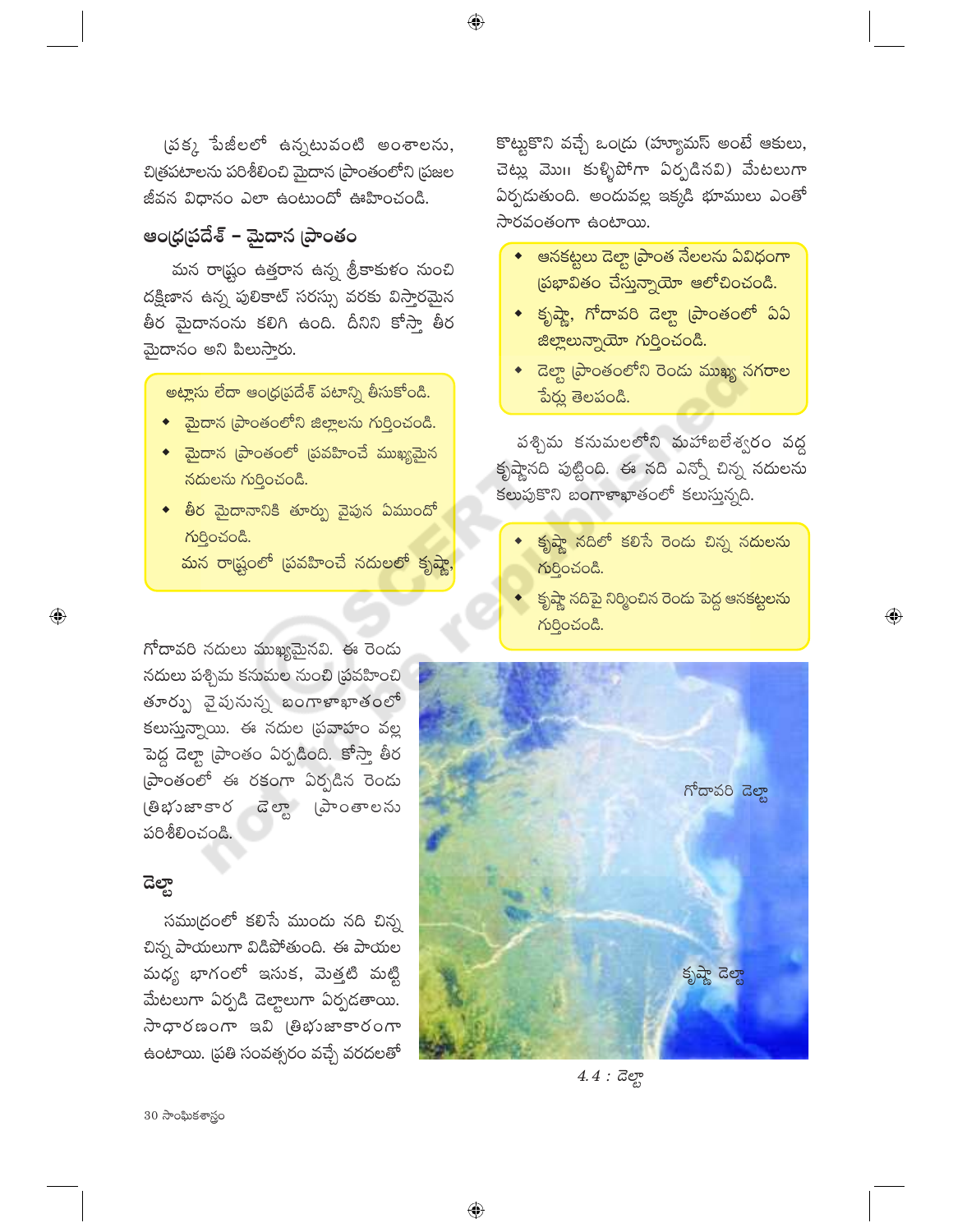

పటం. 1 ఆంధ్రప్రదేశ్ భూస్వరూపాలు

ఆంధ్రప్రదేశ్ – భూస్వరూపాలు $\boxed{31}$ 

 $\bigoplus$ 

ఆంధ్ర(పదేశ్ (పభుత్వం వారిచే ఉచితపంపిణీ

 $\bigoplus$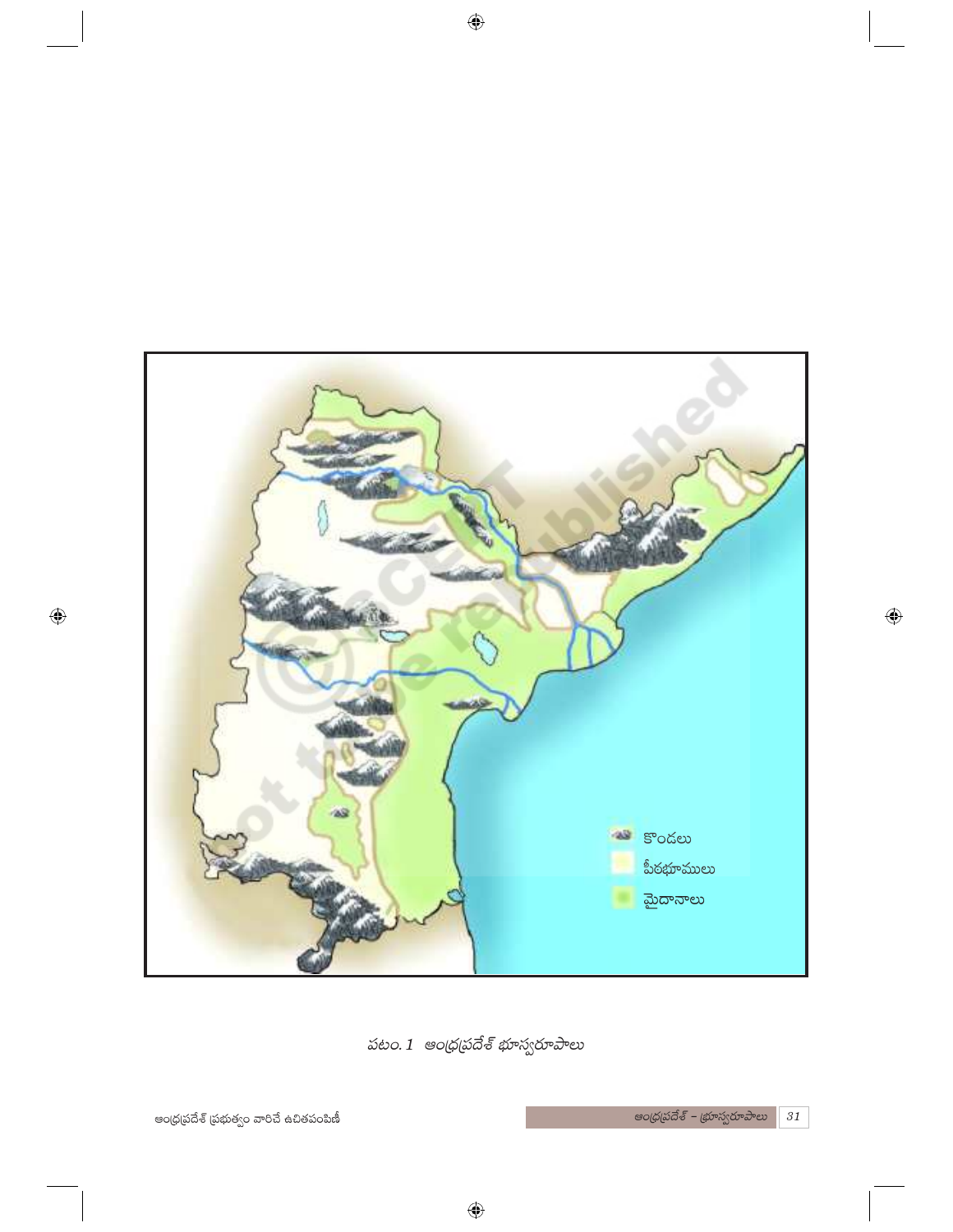

పటం  $2$  : దక్షిణ భారతదేశ (పధాన భూస్వరూపాలు

 $\bigoplus$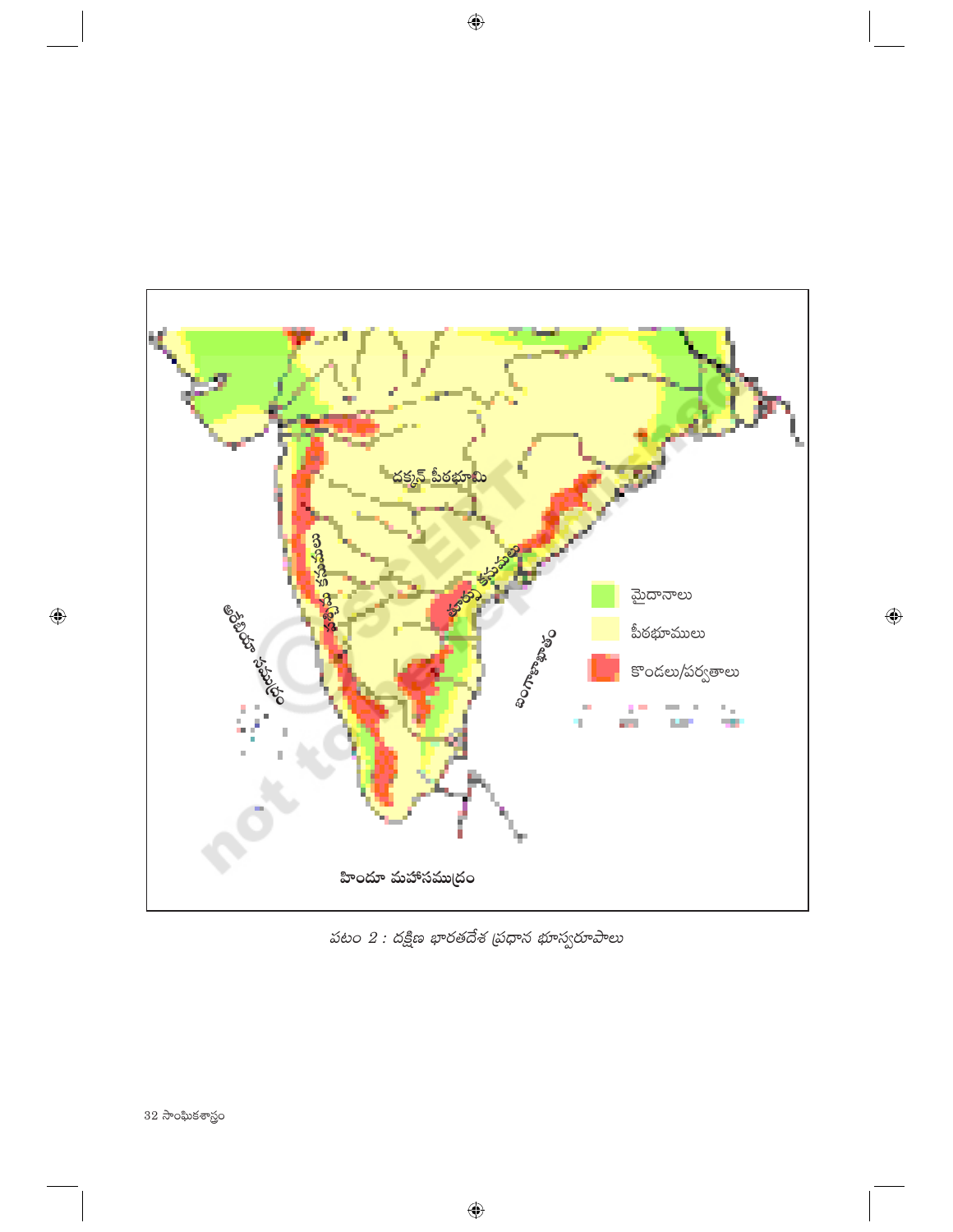

మేము కృష్ణా డెల్టాలోని ఒక కుగ్రామాన్ని చూడాలనుకొని విజయవాడ నుంచి బయలుదేరి ఉయ్యూరు పట్టణం చేరుకున్నాం. మేము ప్రయాణించిన (పాంతమంతా సమతలంగా ఉంది. ఎక్కడా పర్వతాలు, వాలులు కనిపించలేదు. ఎన్నో చిన్న చిన్న కాలవలను వాగులను దాటుకుంటూ ప్రయాణించాం. కాలవలకు రెండువైపులా పచ్చటి చెట్లు కనిపించాయి.

 $\bigoplus$ 

#### బందరు కాలువ

మేము ఉయ్యూరునుంచి మూడు కి.మీ స్రయాణించిన తరవాత బందరు కాలువను దాటి ెబనవుకూరు  $(\pi^{\circ} \text{P} \text{P} \text{P})$ చేరుకున్నాం.విజయవాడలోని కృష్ణానది మీద ఉన్న (పకాశం బ్యారేజ్ నుంచి బందరు కాలువ (పవహిస్తుంది. ఈ గ్రామానికి వాయవ్య ప్రాంతంనుంచి ఆగ్నేయ ప్రాంతానికి ఈ కాలువ (పవహిస్తుంది. గ్రామంలో పంట భూములకు చిన్న చిన్న కాలువల ద్వారా బందరు కాలువ నీళ్ళు పంపిణీ చేస్తారు. పెనమకూరు గ్రామం బందరు కాలువకు, కృష్ణానదికి మధ్యన ఉంది. ఈ గ్రామానికి పశ్చిమ దిక్కులో కృష్ణానది (పవహిస్తున్నది.



 $\bigoplus$ 

చిత్రం: 4.5 : పెనమకూరు మైదానంలోని చేను



చిత్రం: 4.6 : బందరు కాలువను ఆనుకుని ఉన్న పూరిక్భు ఆంధ్రప్రదేశ్ (పభుత్వం వారిచే ఉచితపంపిణీ

### ప్రకాశం బ్యారేజి

కృష్ణానది ఉత్తర ఒద్దున విజయవాడ నగరం ఉంది. 1853వ సంవత్సరంలో ట్రిటిష్ వారు విజయవాడ దగ్గర కృష్ణా నదిపై బ్యారేజి నిర్మించారు. దీన్ని మనం (పకాశం బ్యారేజిగా పిలుస్తున్నాం. ఈ బ్యారేజినుంచి కాలువల ద్వారా మళ్ళించిన నీటిద్వారా  $12$  లక్షల ఎకరాల భూమి సాగు అవుతుంది.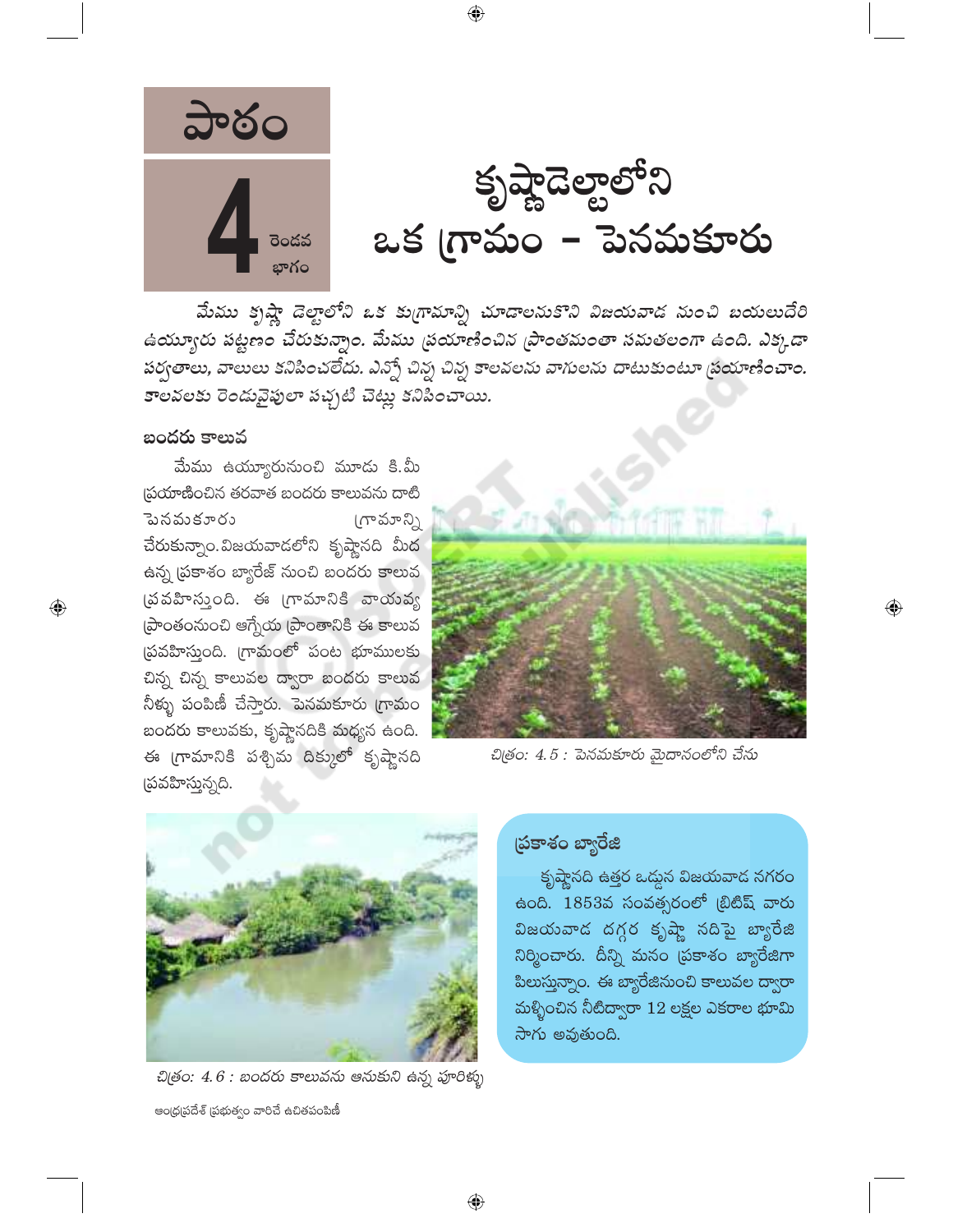#### నేలలు

 $\bigoplus$ 

పెనమకూరు నేలలు చాలా వరకు సారవంతమైన ఒండ్రు, నల్లరేగడి భూములు. నదులు నిక్షిప్తంచేసిన  $\vec{a}$ లలను ఒండలి నేలలు లేదా "ఒండు భూమి" అంటారు. ఈ భూములు సారవంతంగా ఉండి ఎక్కువ నీటిని పట్టి ఉంచగలుగుతాయి. వీటిలో అధిక పోషకపదార్థాలు ఉంటాయి. ఈ భూములలో పంటలు బాగా పండుతాయని మీరు భావిసారా?

ఇక్కడ 15 అదుగుల లోతు వరకు మనకు నల్లరేగడి మట్టి కనిపిస్తుంది. ఈ భూములు వర్వాకాలంలో ఎంతో జిగురుగా ఉండి చాలాకాలం వరకు తేమను పోగొట్టుకోకుండా ఉంటాయి. ఇవి ఆరిపోతున్నప్పుడు భూమి ఉపరితలంమీద పగుళ్ళు ఏర్పడతాయి. ఈ పగుళ్ళ వల్ల భూ ఉపరితలంపైనున్న మట్టి రాలి పగుళ్ళలో చేరుతుంది. దీన్నే సెల్ఫ్ ప్లవింగ్ (స్వయంగా మట్టి మార్పిడి) అంటాం. ఈ [పాంతంలోని భూములు ఎల్లప్పుడూ సారవంతంగా ఉండటానికి ఇది ఒక ముఖ్యకారణం.

నదికి దగ్గరగా పశ్చిమ, దక్షిణ భాగంలో ఉన్న గామంలోని కొన్ని (పాంతాలలో ఇనుక భూములున్నాయి. ఎక్కువ భూ (పాంతం సారవంతమైనది కావటం వల్ల నీరు సమృద్ధిగా లభిస్తే సంవత్సరానికి రెండు, మూడు పంటలు పండించవచ్చు.

- మృత్తికలోని తేమకు, పంట దిగుబడికి మధ్యగల సంబంధం ఏమిటి?
- $\bullet$ ్ పెనమకూరు (గామ పటంలో కాలువను, రోడ్లను, గ్రామ మధ్య [పాంతంలోని గుడిసెలను గుర్తించండి.
- ్మగామపటంలో బందరు కాలువ నుంచి పొలాలకు నీరు చేరవేసే పిల్లకాలువలను గమనించండి. అవి ఏ దిశగా  $\beta$ పవహిస్తున్నాయో గమనించండి.
- కాలువల నీటితో వ్యవసాయం చేసే భూమిని గుర్తించి ఛాయాపూరితం (షేడ్) చేయండి

34 సాంఘికశాస్త్రం

### వర్తపాతం, సాగునీరు

ఈ [పాంతంలో జూన్ నుంచి అక్టోబర్ వరకు నైరుతి ఋతుపవనాల వల్ల ఎక్కువ వర్షపాత<mark>ం</mark> నమోదు అవుతుంది. నవంబరు నుంచి మే వరకు స్వల్పవర్వం కురుస్తుంది. అనుకూలంగా ఉండే ఉష్ణో(గతలవల్ల సంవత్సరం పొడుగునా పంటలు పండించవచ్చు. అక్ట్రోబరు తరవాత వర్వాలు లేనందున పంటలకు కావలసిన నీరు కాలువలు, చెరువుల ద్వారా బావి లేదా బోరుబావుల ద్వారా నీటిని ఉపయోగిస్తారు.

గ్రామానికి తూర్పు వైపున కాలువులకు దగ్గరగా ఉన్న పల్లపు భూములు సులభంగా కాలువల నీటితో సాగు చేస్తున్నారు. వాయవ్యం వైపున ఉన్న భూములు చాలా మెరకగా ఉండి కాలువల ద్వారా వ్యవసాయం చేయండానికి అనుకూలంగా లేవు. ఇలాంటి (పాంతాలలో రైతులు బోరుబావులను ఉపయోగిస్తున్నారు.

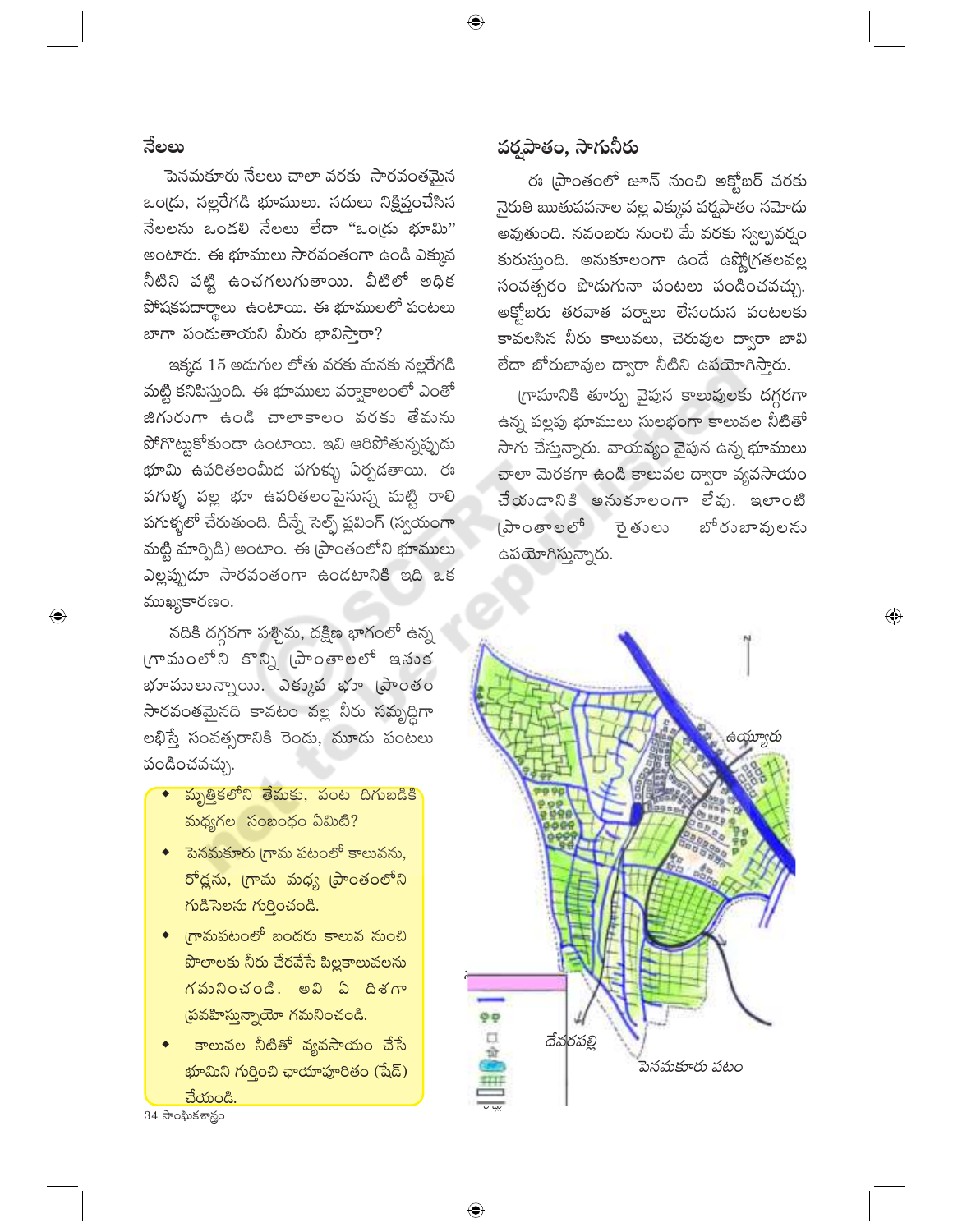పెనమకూరు గ్రామం కృష్ణానదికి దగ్గరగా ఉండటంవల్ల 15 నుండి 25 అడుగుల లోతు వరకు తవ్వగానే నీరు వస్తుంది. అందువల్ల ఇక్కడ బోరు బావి తవ్వదానికి తక్కువ ఖర్చు అవుతుంది. ఈ ప్రాంతమంతటా విద్యుదీకరణ జరిగి ఉందడం వల్ల బోరుబావులు నీట మునిగి ವಾಲ್ ಕಿಂದೆ (submersible) మోటారులతో పనిచేస్తున్నాయి.

అందు వలన తీర మైదాన (పాంతంలో ఎక్కువ నీరు ఉంటుంది.



చిత్రం: 4. 7: బోరునీటి ద్వారా వరి, చెరకు సాగు

ఈ మధ్య కాలంలో కాలువల నీటి ద్వారా సాగు చేయలేని మెట్ట భూములకు బోరుబావుల ద్వారా సాగు నీటిని అధికంగా ఉపయోగిస్తున్నారు.

- మీ [పాంతంలో జూన్ నుంచి అక్టోబరు వరకు వర్వాలు పడతాయా?
- $\bullet$  మీ (పాంతంలో పడే వర్షం అక్కడ వ్యవసాయం చేయదానికి సరిపోతుందా?
- ◆ మీ [పాంతాన్ని కృష్ణా డెల్టా [పాంతంలోని నీటి లభ్యతతో పోల్చండి.

#### తుఫానులు, వరదలు

 $\bigoplus$ 

మన రాష్టంలో తరచూ వరదలు వచ్చే జిల్లాల్లో కృష్ణాజిల్లా ఒకటి. నదీపరీవాహక (పాంతాల్లో బాగా వర్వాలు పడ్డప్పుడు వరదలు వస్తాయి. వరద నీటి వల్ల పెద్ద ఆనకట్టలు పూర్తి స్థాయిలో నిండిపోయినప్పుడు ఆ నీరును దిగువకు విడుదల చేసారు. దీని ఫలితంగా ఆనకట్టకు దిగువనున్న లోతట్టు (గామాలలోకి వరద నీరు వస్తుంది. వరదనీరు ఎంతో వినాశనకారి, ఉత్పత్తిని పెంచేదిగా కూడా ఉంటుంది. తుఫానుల వల్ల కూడా ఎక్కువ వర్వాలు పడి నదికి వరదలు వస్తాయి. తుఫానుల కారణంగా బలమైన గాలుల వలన పెద్ద పెద్ద చెట్లు, ఇక్ము ధ్వంసం అయి నీటిలో కొట్టకొనిపోతా<mark>యి.</mark> పెనమకూరు గ్రామం లోతట్టు (పాంతంలో లేకపోవడం వల్ల వరదల <mark>తీ</mark>వ్రతకు గురయ్యే అవకాశం తక్కువ. 1997, 2006, 2009 సంవత్సరాలలో కృష్ణానదికి భయంకరమైన వరదలు వచ్చినా ఈ గ్రామానికి నష్టం కలగలేదు.

◆ వరదలు ఎందుకు వినాశకారో, ఉత్పత్తికారో ఆలోచించండి.

 $\bigoplus$ 

- ◆ మీ పెద్దవారిని అడిగి గతంలో సంభవించిన <u>పెద్ద వరదలను, వాటి ఫలితాల గురించి</u> తెలుసుకోండి.
- $\bullet$  తుఫానులవల్ల, వరదలవల్ల జరిగే నష్టాన్ని ఏ విధంగా మనం తగ్గించగలం?

#### పంటలు

కోస్తాతీర మైదానంలో (పత్యేకించి కృష్ణా జిల్లాలో వరిని విసారంగా పండిసారు. ముఖ్యంగా పల్లపు భూములలో వరిని నాటుతారు. ఋతుపవన ప్రారంభంలో సాల్వ పంటకు వరినారు పోస్తారు. తరవాత అంటే జూన్, జూలై మాసాలలో దాన్ని పొలాలలో నాటుతారు. దీన్ని సాల్వ పంట అంటారు. ఇక్కడ వరి వంటలో బాగా దిగుబడిని ఇచ్చే యం.టి.యం. 2716, స్వర్ణ, బి.పి.టి లాంటి రకాలు పండిస్తారు. ఈ పంట అక్హోబర్,నవంబర్ నెలలలో

 $\frac{1}{2}$ కృష్ణాదెల్టాలోని ఒక (గామం - పెనమకూరు  $35\,$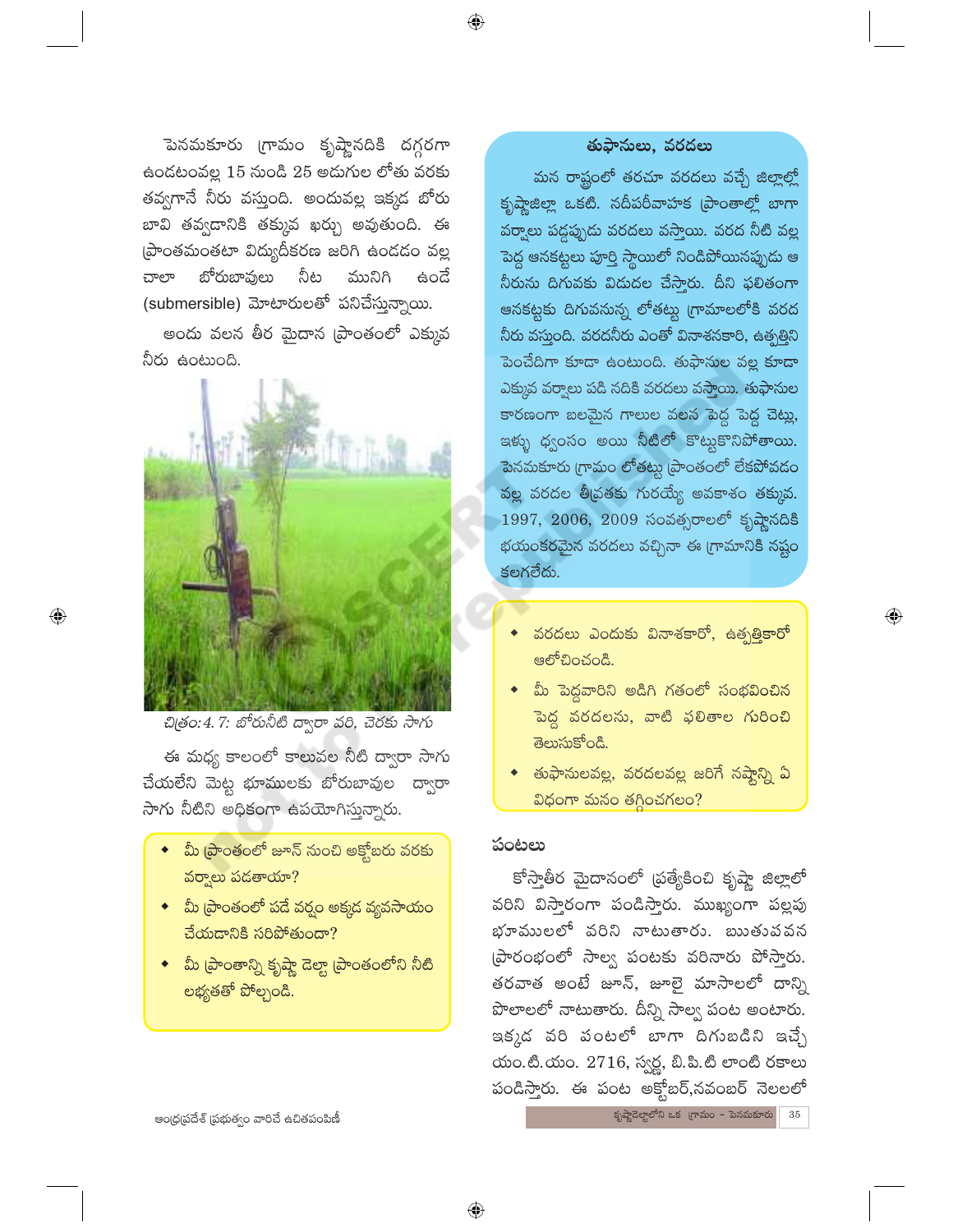⊕



పెనవుకూరు (గావుంలో ఇంతకు పూర్వం కందులు, పెసలు, సజ్జలు లాంటి పంటలను మెట్ట భూములలో పండించేవారు. ఈ పంటలకు నీరు అంతగా అవసరం లేదు. కాని (పస్తుత కాలంలో నీటి పారుదల అభివృద్ధి చెందటంవల్ల ఈ పంటలకు బదులుగా చెరుకు, కూరగాయలను పండిస్తున్నారు.

#### కూరగాయలు

ఈ గ్రామంలోని మెట్టభూమి లేదా గరువు (ఇసక కలిసిన) భూమి

 $\textcircled{\scriptsize\textsf{P}}$ 

చిత్రం: 4.8 : పసుపు, చెరుకు, అరటి తోటలు

కోతకు వన్తుంది. ముఖ్యమైన వ్యవసాయ సంబంధమయిన పనులకు, అంటే దున్నడానికి, నూర్పిడి రవాణాకోసం ట్రాక్టర్లను ఉపయోగిస్తారు. వరి నాట్లు ముఖ్యంగా మహిళలు చేయగా వరి కోతను పురుషులు మరియు మహిళలు కలిసి చేస్తారు. డిసెంబర్ నెల నుండి వేసే శీతాకాలం పంటను దాల్వ అంటారు. ఇది వరి లేదా పప్పు ధాన్యాలైన కావచ్చు.

గత కొంతకాలంగా ఇక్కడి రైతులు వరిపంటకు బదులుగా చెరుకును పండిస్తున్నారు. ఫిట్రవరి లేదా మార్చి నెలలో సాగుచేస్తే తొమ్మిది నెలల కాలపరిమితి అనంతరం పంట చేతికి వస్తుంది. చెరుకును నరికిన తరవాత రెండో పంటను పండించవచ్చు. చెరుకు పంటకు సంవత్సరకాలం అంతా పని ఉంటుంది. ఈ పనిని ముఖ్యంగా మగవారు చేస్తారు.

(పస్తుతం ఇక్కడి (గామస్తులు మెట్ట భూములలో పసుపు, కంద, అరటి పంటలను పండిస్తున్నారు. ఈ పంటలను వర్వాకాల (పారంభంలో నాటితే ఫి(బవరి, మార్చి నెలలలో కోతకి వస్తాయి. వీటిని గ్రామంలో వినియోగించగా మిగిలిన వాటిని వాణిజ్య పరంగా మార్కెట్లో అమ్మడానికి పండిస్తారు.

కూరగాయల సాగుకు ఎంతో అనువైనది. పల్లపు భూములలో రెండో పంటకు కాలువల ద్వారా నీరు సమృద్ధిగా రానప్పుడు ఇక్కడి రైతులు వరిపంటకు బదులుగా కూరగాయలను సాగుచేసారు. సాధారణంగా వంకాయ, బెండకాయ, దొండకాయ, బీరకాయ, క్యాబేజి లాంటి పంటలను పండించి దగ్గరలోని ఉయ్యూరు రైతుబజారులో విక్రయిస్తారు. వేసవి కాలంలో కొంతమంది వ్యవసాయదారులు వాళ్ళ భూములలో సారం పెంచడానికి జీలుగ, పిల్లిపెసర లాంటివి వేస్తారు. ఈ పంటలవల్ల భూమిలో న[తజని శాతం పెరుగుతుంది. ఇవి వేసిన 30–40 రోజుల తరవాత ఈ మొక్కలను భూమిలో కలిపి దున్నుతారు. ఇది పంటలకు ఎరువుగా ఉపయోగపడుతుంది.

#### తోటలు

 $\bigoplus$ 

కృష్ణానది ఒద్దున మరియు పెనమకూరు మెట్ట (పాంతాలలో మనకు వివిధ రకాల పండ్లమొక్కలు, తోటలు కనిపిస్తాయి. జామ, సపోట, బొప్పాయి లాంటి చెట్లు కనిపిస్తాయి. నది సమీప భూములలో ఎక్కువ భాగం ఇసుకతో కూడిన మట్టి ఉంటుందని రైతులు చెప్పారు. ఈ భూములకు తేమను నిలుపుకునే సామర్థ్యం తక్కువగా ఉంటుంది. అందువల్ల ఈ

36 సాంఘికశాస్త్రం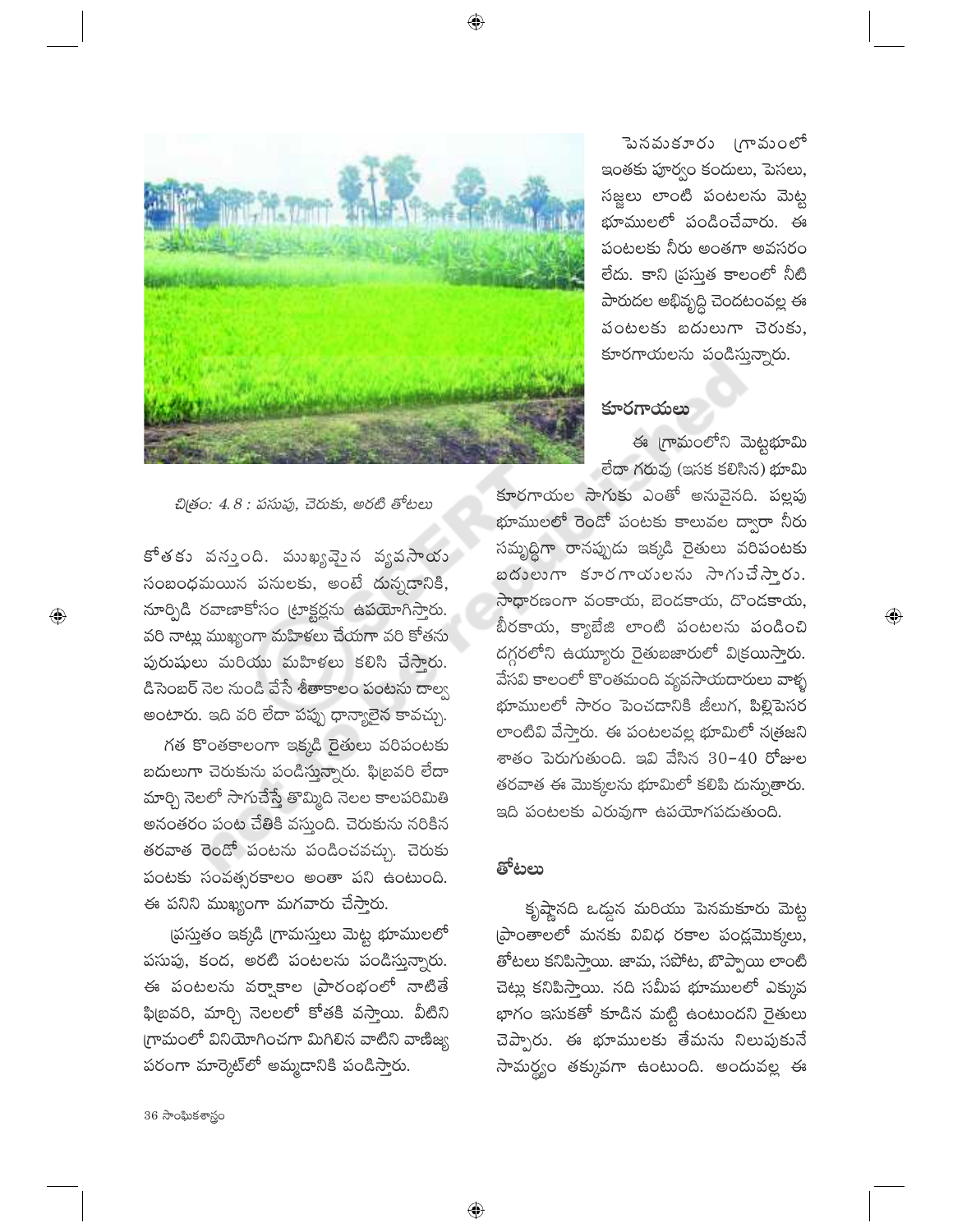భూములలో వరి పంట సరిగా పండదు. ఈ భూములలో పండ్లమొక్కల వేర్లు నేలలోకి లోతుకు వెళ్ళి అక్కడి నీటిని తీసుకొని బాగా పెరుగుతాయి. అందువల్ల నది సమీప భూములు పండ్లతోటల పెంపకానికి అనువుగా ఉంటాయి.

## సాగునీరు, మార్కెట్, పంటల మార్పిడి

ఇటీవల కాలంలో ఆహార ధాన్యాలైన వరి, చిరుధాన్యాలు, పప్పుధాన్యాల ఉత్పత్తి నుంచి చెరకు, కూరగాయలు, పండ్లు, పసుపు లాంటి నగదు పంటల వైపు ఇక్కడి రైతులు మొగ్గు చూపుతున్నారు. నీరు నమృద్ధిగా లభించడం, మార్కెట్ సౌకర్యం అందుబాటులో ఉండటం, ఎరువులకు, విత్తనాలకు బ్యాంకుల ద్వారా రుణసౌకర్యం లభించడమే దీనికి ముఖ్య కారణం.

- $\bullet$  ఈ మార్పు ఎందుకు వచ్చిందని మీరు భావిస్తున్నారు?
- $\bullet$  ఈ రకమైన మార్పు రైతులకు ఎంతవరకు  $\frac{1}{6}$ పయోగకరమని మీరు భావిస్తున్నారు?

 $\bigoplus$ 

• ఈ మార్పులు ఏమైనా సమస్యలకు దారి తీసాయా?

## భూమి యజమాన్యం, కౌలుదారీ విధానం

మొత్తం గ్రామంలో 750 కుటుంబాలు ఉండగా వాటిలో  $10$  కుటుంబాలకు  $10$  కంటే ఎక్కువ ఎకరాల భూమి ఉంది. సుమారుగా  $150$  కుటుంబాలకు  $5$ 



చిత్రం. 4.9 : దుంపల పొలాల్లో కూలీలు ఆంధ్రప్రదేశ్ (పభుత్వం వారిచే ఉచితపంపిణీ

ఎకరాల కంటే తక్కువ భూములు ఉన్నాయి. మిగిలిన కుటుంబాలకు ఏ రకమైన భూములూ లేవు. వీరు భూమిని కౌలుకు తీసుకొనడమో లేదా యజమానుల భూములలో కూలి పని చేసుకొంటూ బతుకుతున్నారు.

- ెపెనమకూరు లోని నేల రకం (సరియైన జవాబులకు  $\sqrt{2}$ పెట్టండి)
	- ఎ. ఇసుక / రాళ్ళు
	- బి. ఇసుక / బంకమట్టి
	- సి. నల్లరేగడి / ఇసుక
- కింద ఇచ్చిన వాటిలో ఏ వాక్యం నిజమైనది? ఎ. ఇసుక భూములు తేమను కలిగి ఉంటాయి.
	- బి. నల్లరేగడి భూములు ఎక్కువ తేమను కలిగి ఉంటాయి.
	- సి. నల్లరేగడి ఇసుక భూములు తేమను కలిగి ఉంటాయి.
- ె పెనవుకూరు (గావుంలోని సైతులు ..................... నెలలో వరిని పండిస్తారు.

 $\textcircled{\scriptsize\textsf{P}}$ 

- కృష్ణా నది ఒద్దున పండ్ల మొక్కలు పెంచటానికి <u>sages (\* 1858)</u>
- $\bullet$  నీవు (గామంలో నివసిస్తున్నట్లయితే మీ (పాంతంలోని బోరుబావుల లోతు ఎంత ఉంటుంది? బోరు బావులు తవ్వుతున్నప్పుడు ఏ రకమైన మట్టిపొరలు వస్తాయి? మీ దగ్గరలో ఉన్న భూమిని ఏ విధంగా సాగుచేస్తారు?

## ಇಳ್ಳು

ఈ గ్రామంలో అనేక కులాలవాళ్ళు, వృత్తుల వాళ్ళు నివసిస్తున్నారు. (గామంలోని ముఖ్య[పాంతంలో భూమి యజమానులు మాత్రమే నివసిస్తున్నారు. ఇతరులు గ్రామంలోని సమీప శివారు [పాంతాలలోని బందరు కాలువ ఇరువైపుల, గ్రామానికి దక్షిణ భాగంలో నివసిస్తున్నారు. (గామం మధ్యభాగంలో చిన్న కిరాణ దుకాణాలు, మందుల షాపు, క్షౌరశాల, చిన్న హెూటళ్లు, ఆర్.యం.పీ దాక్టర్లు, ఐరన్ వెల్దింగ్ షాపులు కూడా ఉన్నాయి.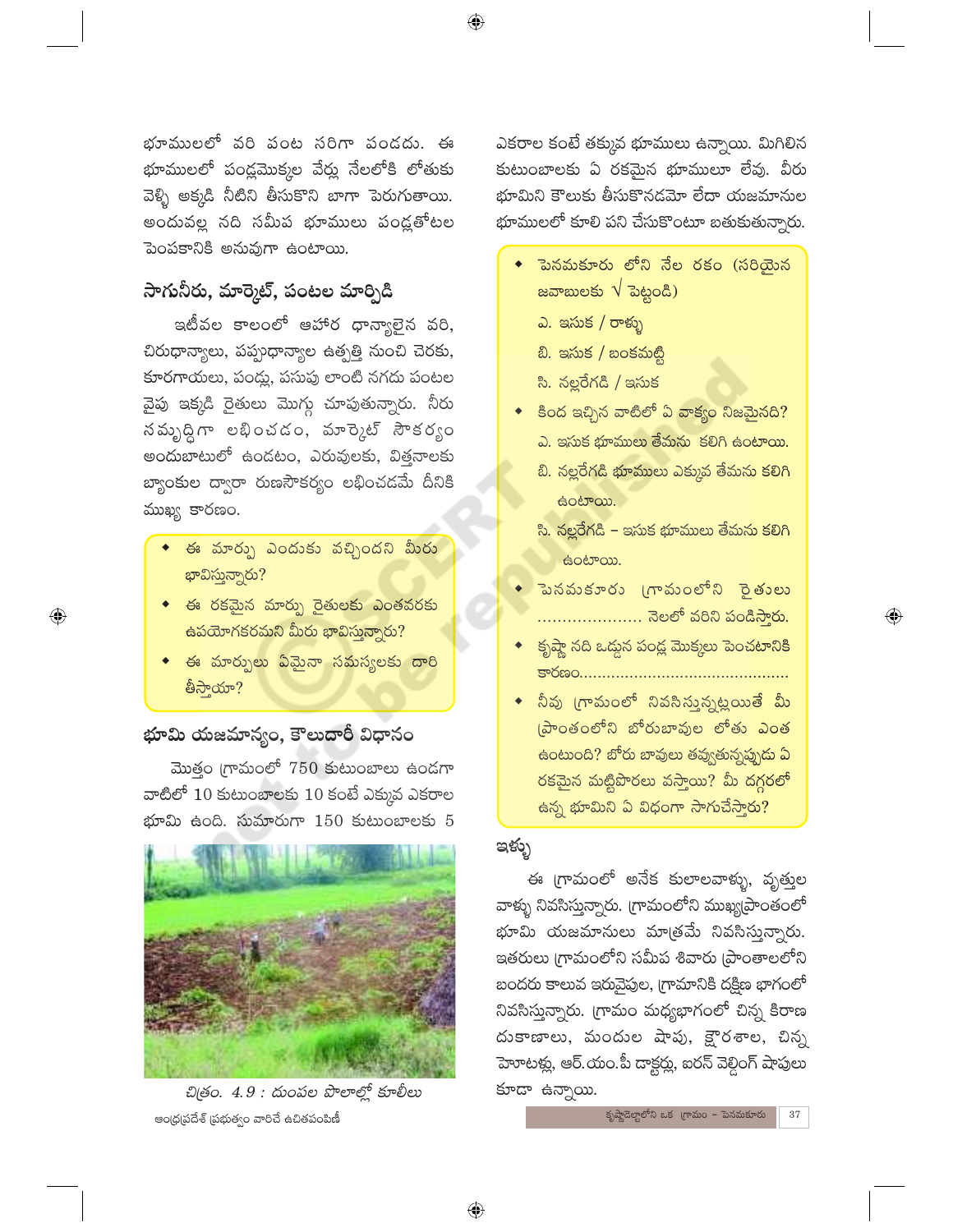ఈ కింది గ్రామంలోని ఇక్ళు, భవనాలకు సంబంధించిన ఫొటోల చిత్రపటాలను చూసి వివరించండి. పై కప్పలు, గోడలు, (పహారి గోడల పోలికలను తేదాలను తెల్పండి.



ඩල්o: 4.10 : రైతుల ఇల్లు



చి(తం: 4.11 : గుడిసె



చిత్రం: 4.12: చిన్న రైతుల ఇల్లు జంతువుల పెంపకం

 $\bigoplus$ 

ఈ గ్రామంలోని మొత్తంభూమి సాగులో ఉందటం వల్ల పశువుల మేతకు భూమి కరువయింది. అందువల్ల కొన్ని ఎద్దలను, ఆవులను, దున్నపోతులను, గొ(రెలను పొలంలో పని చేయటానికి, పాలకొరకు మాత్రమే పెంచుకుంటారు. ఇక్కడివాళ్ళు జంతువులను ఏలా  $\hat{\mathfrak{D}}$  and  $\hat{\mathfrak{D}}$  and  $\hat{\mathfrak{D}}$  and  $\hat{\mathfrak{D}}$  and  $\hat{\mathfrak{D}}$ 

# బుట్టలు అల్లటం, పందుల పెంపకం, చేపలు పట్టటం

బందరు కాలువకు రెందువైపులా 20-30 బుట్టలు అల్లే కుటుంబాలవాళ్ళు నివసిస్తున్నారు. వీళ్ళు వేరే 38 సాంఘికశాస్త్రం

 $\bigoplus$ 



 $\overline{\mathbb{Q}}$ 

చిత్రం: 4.13 రోడ్లు - ఇళ్లు

గ్రామం నుంచి పనుల నిమిత్తం ఇక్కడికి వలస వచ్చారు. వీళ్ళ (పధాన వృత్తి బుట్టలు అల్లటం, ఎలుకలను పట్టటం, పందులను పెంచటం. జగన్నాథ నాంచారయ్య ఇక్కడికి 30 సంవత్సరాల (కితం వచ్చి స్థిరపడ్డాడు. ఇతను కాలువకు రెండువైపుల పెరిగే .<br>ఈత ఆకులను సేకరించి బుట్టలు అల్లుతాడు. ఇతడు, ఇతని భార్య ఒక రోజుకు ఐదారు బుట్టలు అల్లి పక్క గామంలో విక్రయిస్తారు. ఇతని పొరుగున ఉన్న కట్టా శివయ్య అనే వ్యక్తి కాలువలో బుట్ట వల సహాయంతో చేపలు పట్టి పక్క గ్రామంలో అమ్ముతాదు.

⊕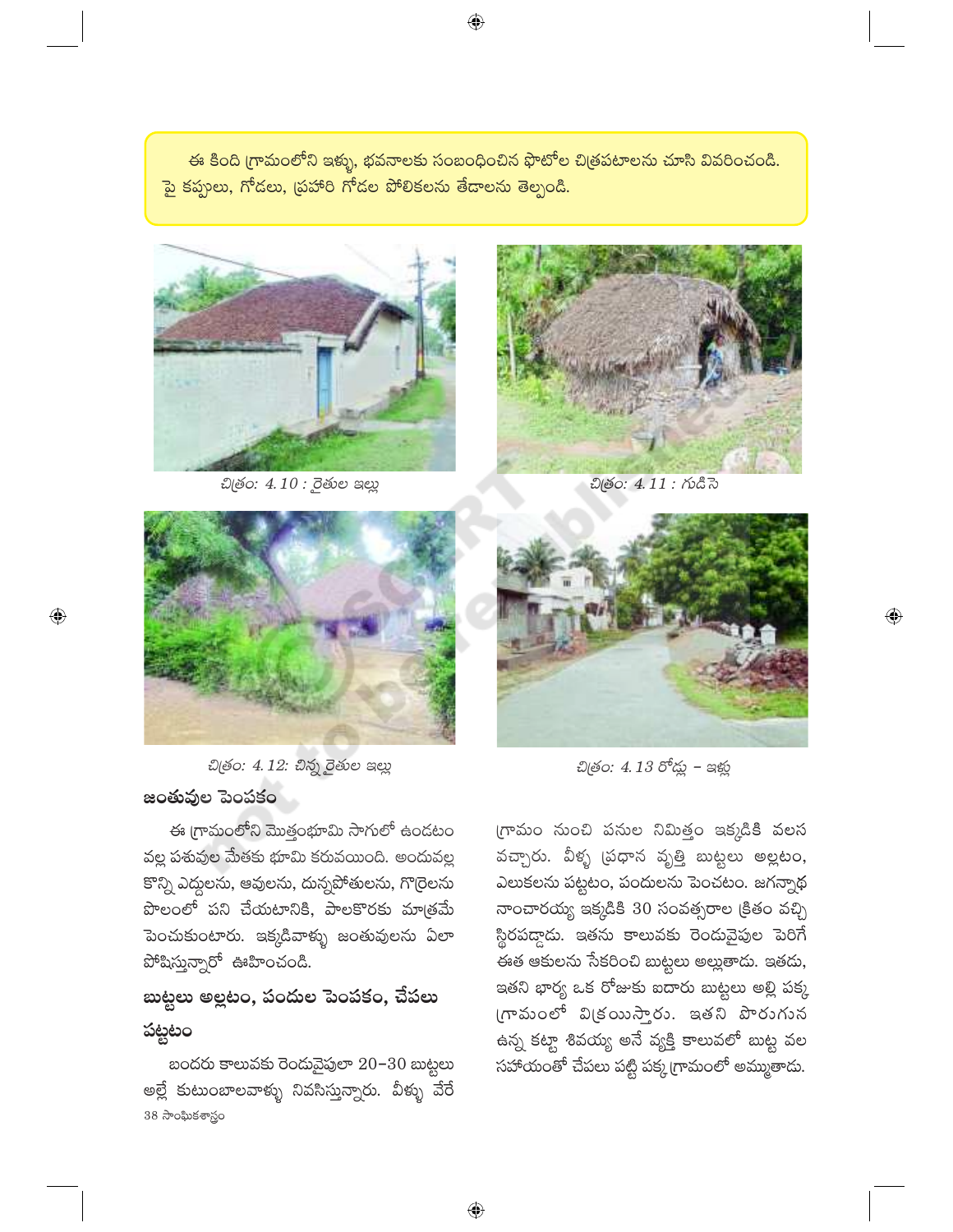# కోళ్ళ పెంపకం

గామంలో పూర్తిగా ఈ ఆధునికీ కరించిన కోళ్ళపారం ఉంది. నీటిని నిప్పల్స్ ద్వారా, ఆహారాన్ని కన్వేయర్ బెల్ట్ ద్వారా అందిస్తారు. ఈ ఫారంలో 80 వేల కోళ్ళు ఉన్నాయి. ఇవి రోజుకు 50 వేల గుడ్లు పెడతాయి. ఈ గుద్దను విజయవాదకు, అసోం, బీహార్ రా(ష్టాలకు (బోకర్ల ద్వారా ఎగుమతి చేస్తారు. కోళ్ళపెంటను సమీపంలోని రైతులకు, చేపలకు ఆహారంగానూ అమ్ముతారు.

### రైసు మిల్లు

 $\bigoplus$ 

ఇక్కడ ఒక బియ్యం మర (రైసు మిల్లు) కూడా ఉంది. ఈ మిల్లు యజమానులు రైతుల దగ్గర ధాన్యం కొని మరపట్టిన అనంతరం బియ్యంను ఇతర ప్రాంతాలలో అమ్ముతారు.

ఇక్కడ కోళ్ల పెంపకం, బియ్యం మరలు వ్యవసాయ ఆధారితవైంన పరి(శమలు. మైదాన (పాంతంలో ఇదే రకమైన పరి(శమలు కనపడతాయి. రవాణా సౌకర్యం ఉండటం వల్ల ఇక్కడివాళ్ళు అవసరమైన ముడి సరుకులను కొనుగోలుచేసి వాటితో ఉత్పత్తి చేసిన వస్తువులను అమ్మకం చేయగలుగుతారు.



చిత్రం: 4.14 : కోళ్ల ఫారం



 $\bigoplus$ 

చిత్రం: 4. 15 : రైస్ మిల్



ඩල්o: 4.16 : బుట్టల అల్లకం

 $\frac{1}{2}$ కృష్ణాదెల్టాలోని ఒక (గామం - పెనమకూరు

 $39\,$ 

ఆంధ్రప్రదేశ్ (పభుత్వం వారిచే ఉచితపంపిణీ